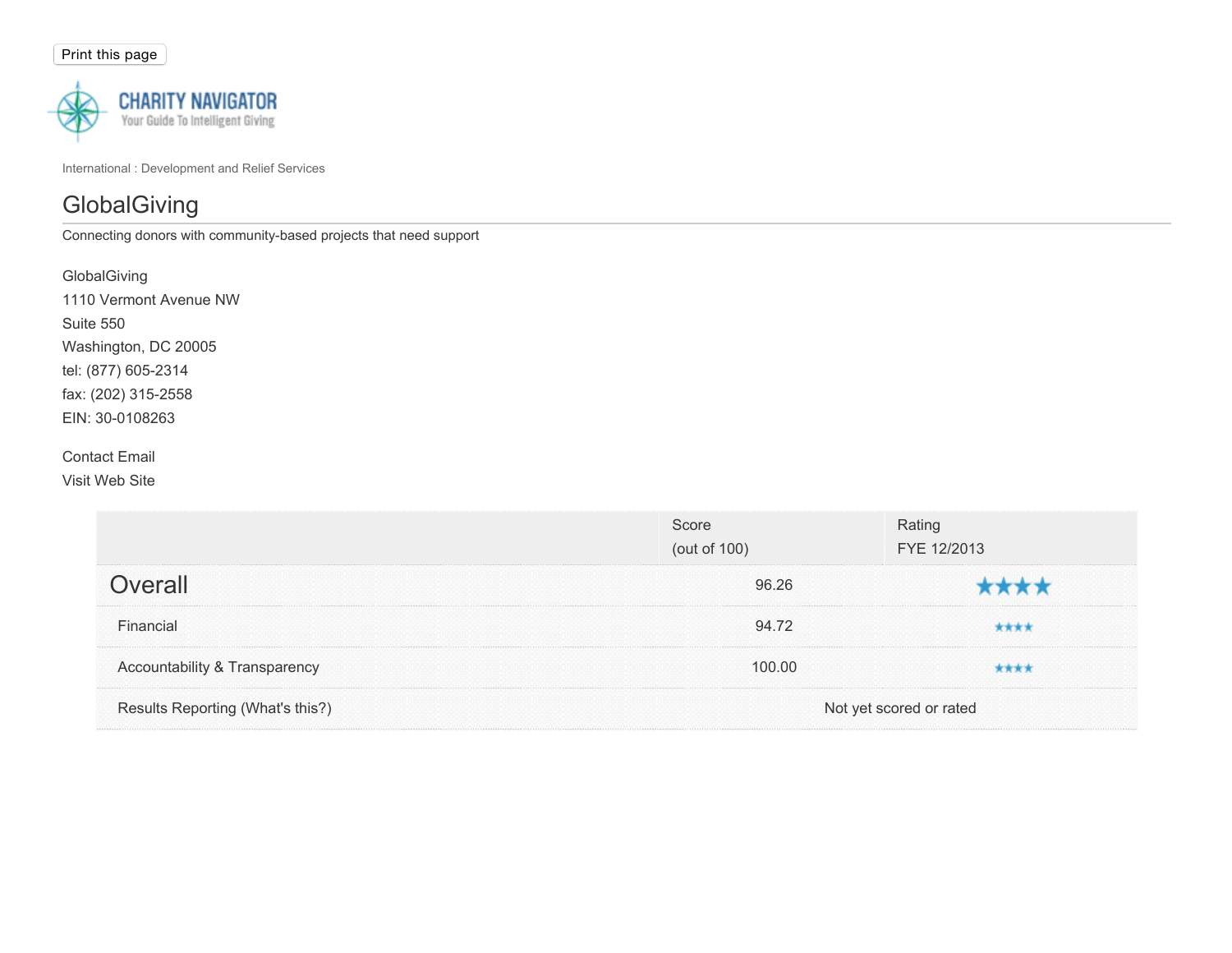

Learn more about how we calculate the overall score and rating.

| <b>Financial Performance Metrics</b>                           |       |
|----------------------------------------------------------------|-------|
| Program Expenses                                               |       |
| (Percent of the charity's total expenses spent on the programs | 97.2% |
| and services it delivers)                                      |       |
| <b>Administrative Expenses</b>                                 | 27%   |
| <b>Fundraising Expenses</b>                                    | ገ በ%  |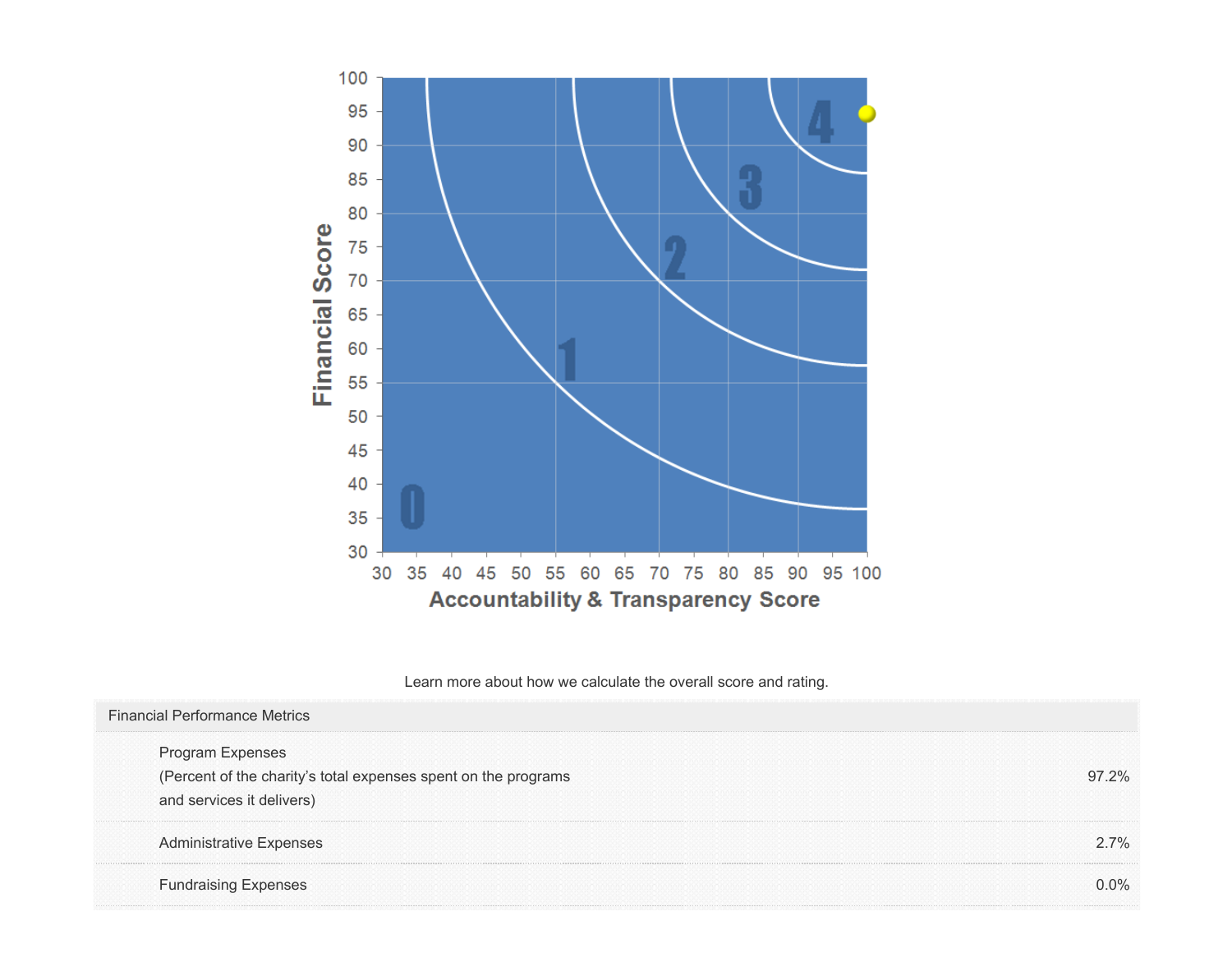| <b>Fundraising Efficiency</b>                                                   | \$0.00 |
|---------------------------------------------------------------------------------|--------|
| Primary Revenue Growth                                                          | 24.1%  |
| Program Expenses Growth                                                         | 26.8%  |
| Working Capital Ratio (years)                                                   | 0.42   |
| Accountability & Transparency Performance Metrics                               |        |
| Information Provided on the Form 990                                            |        |
| Independent Voting Board Members                                                | ⊽      |
| No Material diversion of assets                                                 | ⊽      |
| Audited financials prepared by independent accountant                           | ⊽      |
| Does Not Provide Loan(s) to or Receive Loan(s) From related parties             | ⊽      |
| <b>Documents Board Meeting Minutes</b>                                          | ⊽      |
| Provided copy of Form 990 to organization's governing body in advance of filing | ⊽      |
| Conflict of Interest Policy                                                     | ⊽      |
| <b>Whistleblower Policy</b>                                                     | ⊽      |
| Records Retention and Destruction Policy                                        | √      |
| CEO listed with salary                                                          | M      |
| Process for determining CEO compensation                                        | ⊽      |
| Board Listed / Board Members Not Compensated                                    | √      |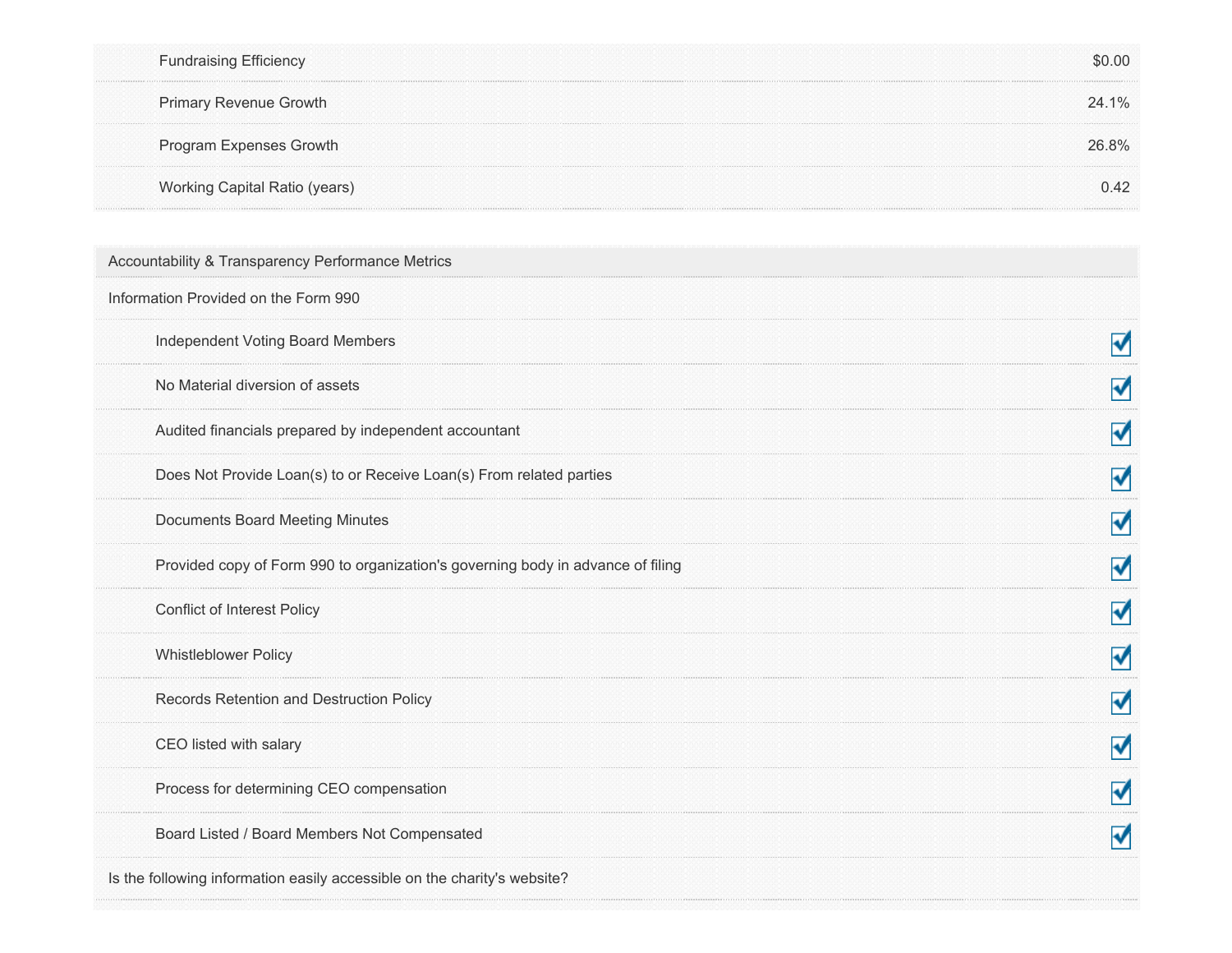|          | Donor Privacy Policy        |  |
|----------|-----------------------------|--|
|          | <b>Board Members Listed</b> |  |
|          | <b>Audited Financials</b>   |  |
| Form 990 |                             |  |
|          | Key staff listed            |  |

#### Income Statement (FYE 12/2013)

| <b>REVENUE</b>                   |              |
|----------------------------------|--------------|
| Contributions                    |              |
| Contributions, Gifts & Grants    | \$24,715,243 |
| <b>Federated Campaigns</b>       | \$0          |
| Membership Dues                  | \$0          |
| <b>Fundraising Events</b>        | \$0          |
| Related Organizations            | \$0          |
| <b>Government Grants</b>         | \$0          |
| <b>Total Contributions</b>       | \$24,715,243 |
| Program Service Revenue          | \$776,761    |
| <b>Total Primary Revenue</b>     | \$25,492,004 |
| Other Revenue                    | \$43,152     |
| <b>TOTAL REVENUE</b>             | \$25,535,156 |
| <b>EXPENSES</b>                  |              |
| Program Expenses                 | \$24,597,090 |
| <b>Administrative Expenses</b>   | \$683,617    |
| <b>Fundraising Expenses</b>      | \$23,869     |
| TOTAL FUNCTIONAL EXPENSES        | \$25,304,576 |
| Payments to Affiliates           | \$0          |
| Excess (or Deficit) for the year | \$230,580    |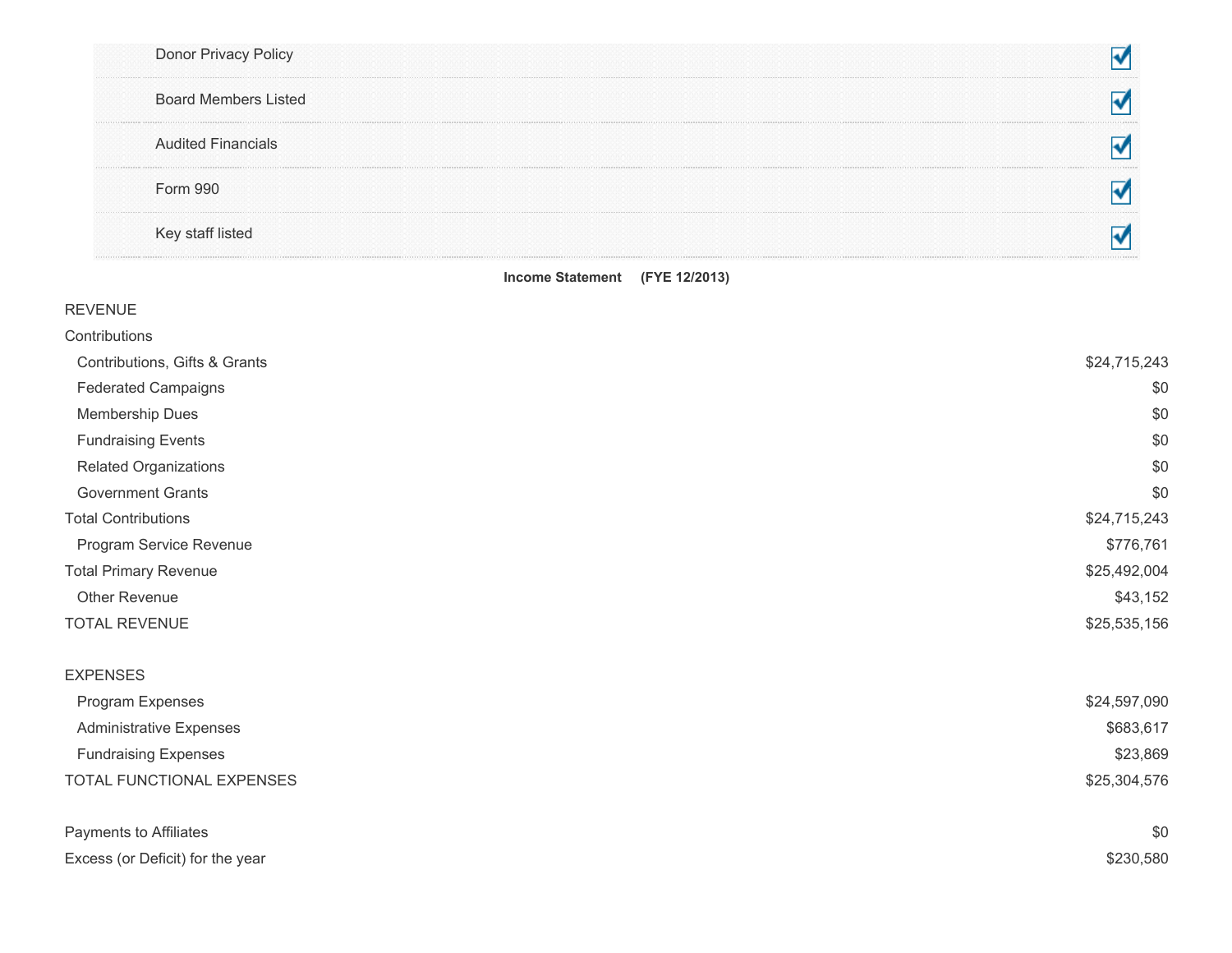**Charts**

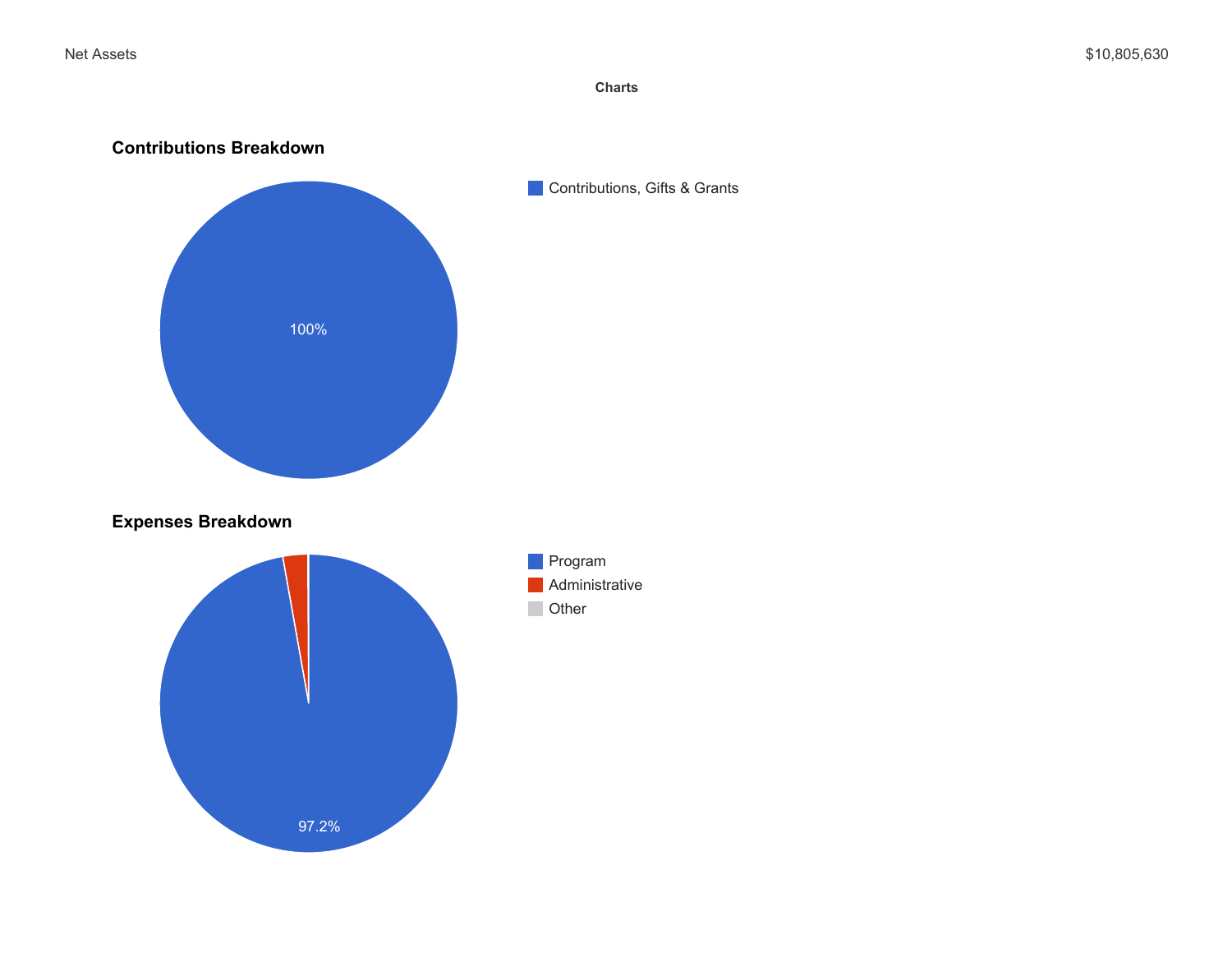

**Mission**

Founded in 2003, GlobalGiving works to build an efficient, open, thriving marketplace that connects people who have community and world-changing ideas with people who can support them. Our vision is to unleash the potential of people around the world to make positive change happen. GlobalGiving is an online marketplace that connects you to the causes and countries you care about. You select the projects you want to support, make a contribution, and get regular progress updates - so you can see your impact.

#### **Charities Performing Similar Types of Work**

### **Highly Rated**

| <b>Charity Name &amp; State</b>                             | Overall Score | <b>Overall Rating</b> |
|-------------------------------------------------------------|---------------|-----------------------|
| GlobalGiving (DC)                                           | 96.26         | ****                  |
| Village Enterprise (CA)                                     | 92.76         | ****                  |
| International Institute of Rural Reconstruction (IIRR) (NY) | 98.81         | ****                  |
| Water.org (MO)                                              | 96.33         | ****                  |